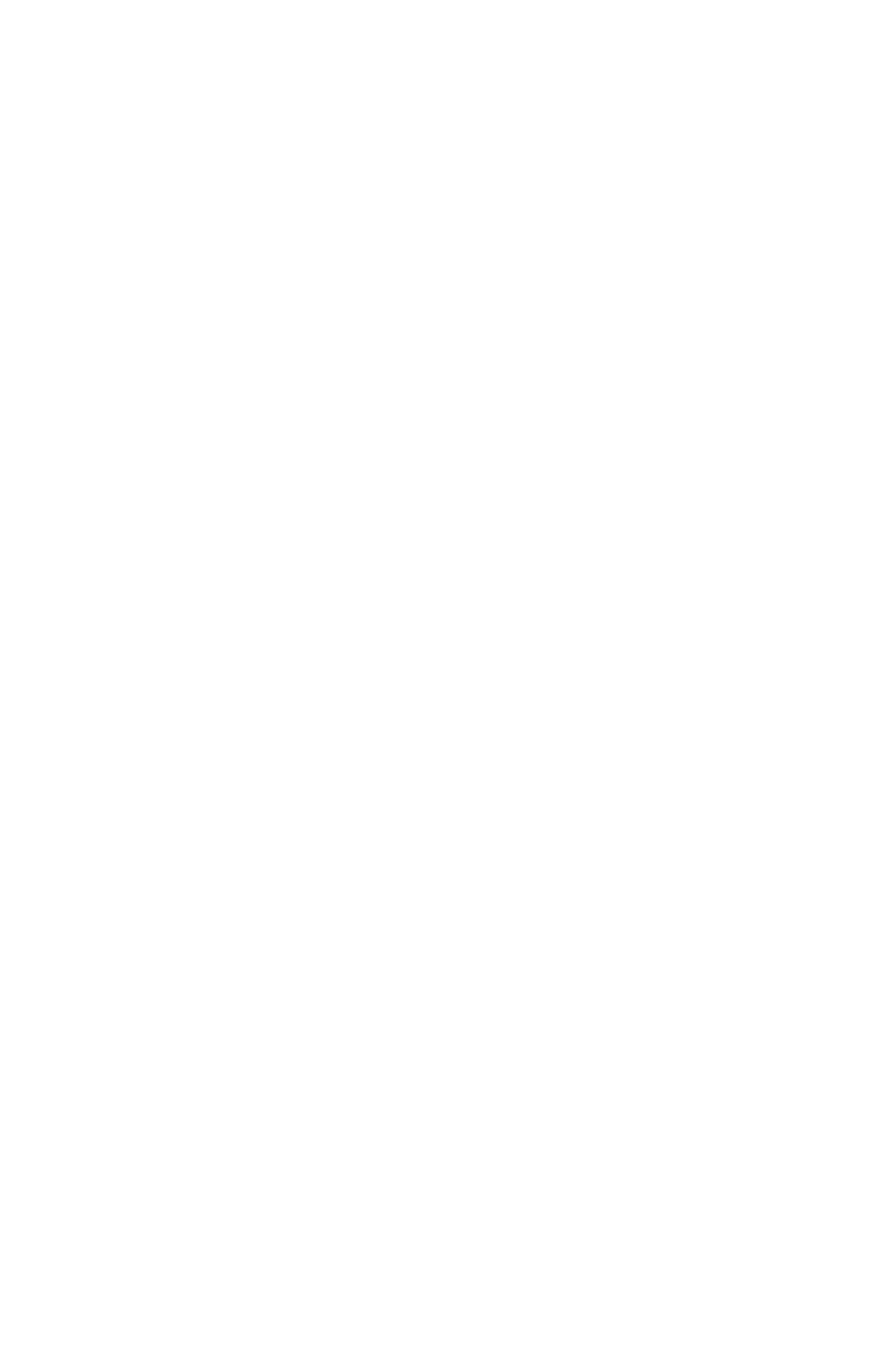## **Safe Harbor Defined Contribution Plan Under Current System**

## **Alignment**

### **C-**

**—————————————————————————————**

#### **Description**

- Aligns each stakeholder's role with their skills.
- Redefines employer's role by placing responsibility for important roles with those appropriate entities.
- Helps individuals by structuring their choices to be well-defined and enhance good decision-making.
- Develops systemic ways to enhance financial security through appropriate levels of laws and regulations.

## **Application of Principles**

+ Auto-enrollment, auto-escalation, and default investment selection as well as immediate eligibility help employees save for retirement.

+ Primary employer responsibility limited to selection of investment choices, annual contribution amount, and administration.

- Plan requires significant employee communication and education to achieve optimal outcomes. If the employer handles the communication, the expertise to effectively educate participants may or may not be available.

- Benefits are usually paid in a lump sum or rolled over to an Individual Retirement Account with limited options for lifetime income.

- Even with auto features, plan design still allows for less desirable decisions by individuals. Plan participants may not have adequate education to understand what contribution levels are sufficient to achieve their individual objectives nor how investment risk impacts the likelihood of achieving those objectives.

- Generally limited opportunities for continued contributions in the event of disability.

\* The plan is managed by the employer, and relevant expertise may or may not be available.

#### **Legend**

**(+) feature meets principles**

**(-) feature does not meet principles**

**(\*) feature where there is not enough information to determine impact or actual impact may depend on stakeholder actions**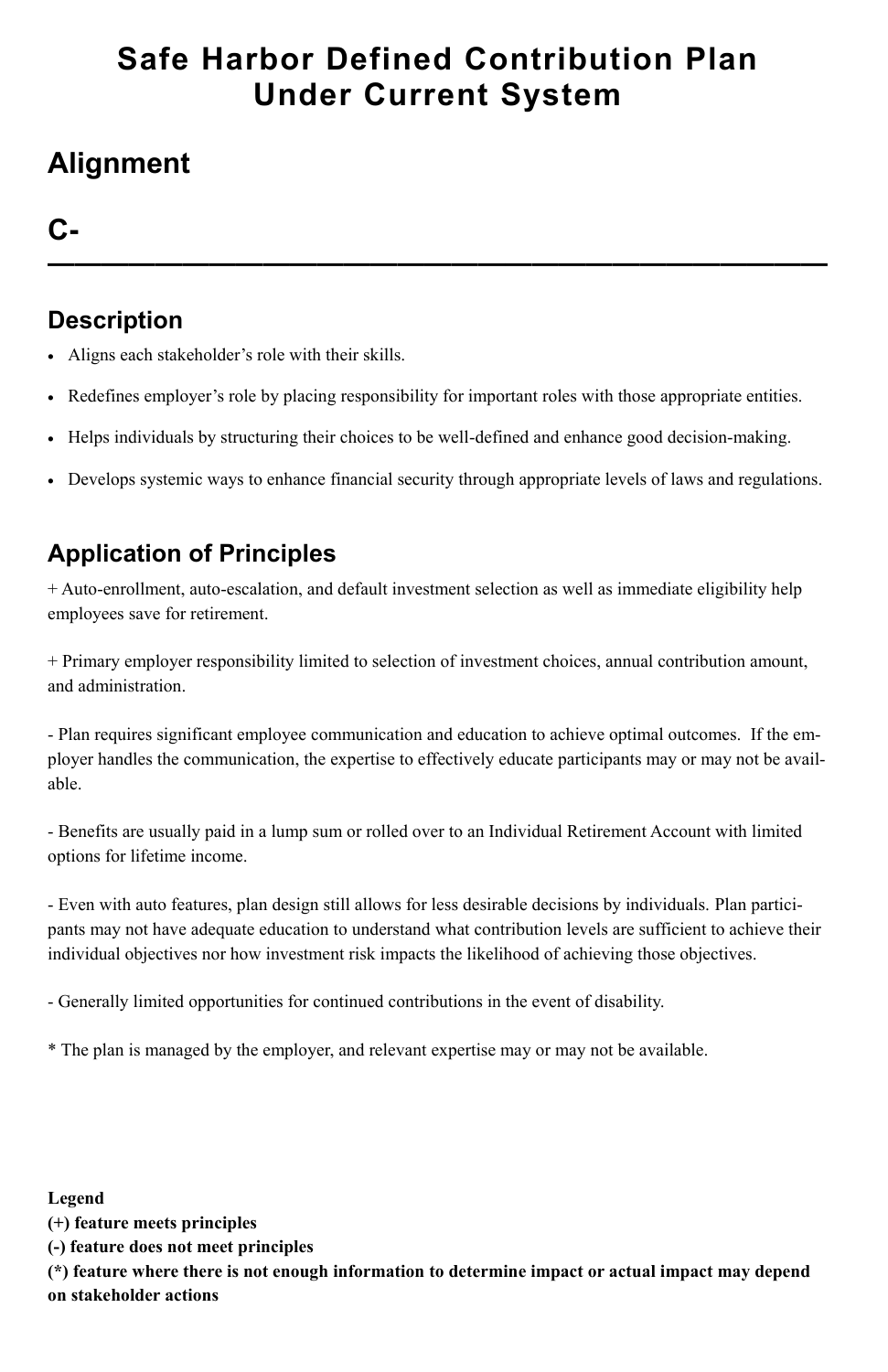## **Safe Harbor Defined Contribution Plan Under Current System**

## **Efficiency**

**D+**

**———————————————————————————**

#### **Description**

- Allows smaller plans to group together, with standard and transparent fees to lower plan costs.
- Provides consistent opportunities to accumulate assets during working lifetime to enhance participation and coverage.
- Minimizes leakage for non-retirement benefits during accumulation and payout phases.
- Encourages pooling and effective risk sharing so funds can provide lifetime income.
- Incents narrowing the variability of benefits by fostering risk hedging and allowing for pricing benefits and guarantees.

## **Application of Principles**

- + Provides opportunities to accumulate assets during working lifetime.
- + Access to institutional pricing if employer plan is large enough.
- Single employer plans may have limited ability for pooling of risks.
- Employee bears investment and longevity risks, and the retirement income available is unpredictable.
- Significant opportunities for leakage when employees terminate from employer.
- Limited ability for smaller plans to group together for purchasing power and cost efficiency.

**-** Additional administrative costs are required to maintain individual accounts and provide employees with the education and tools they need to manage their retirement benefits.

#### **Legend**

(+) feature meets principles

(-) feature does not meet principles

(\*) feature where there is not enough information to determine impact or actual impact may depend on stakeholder actions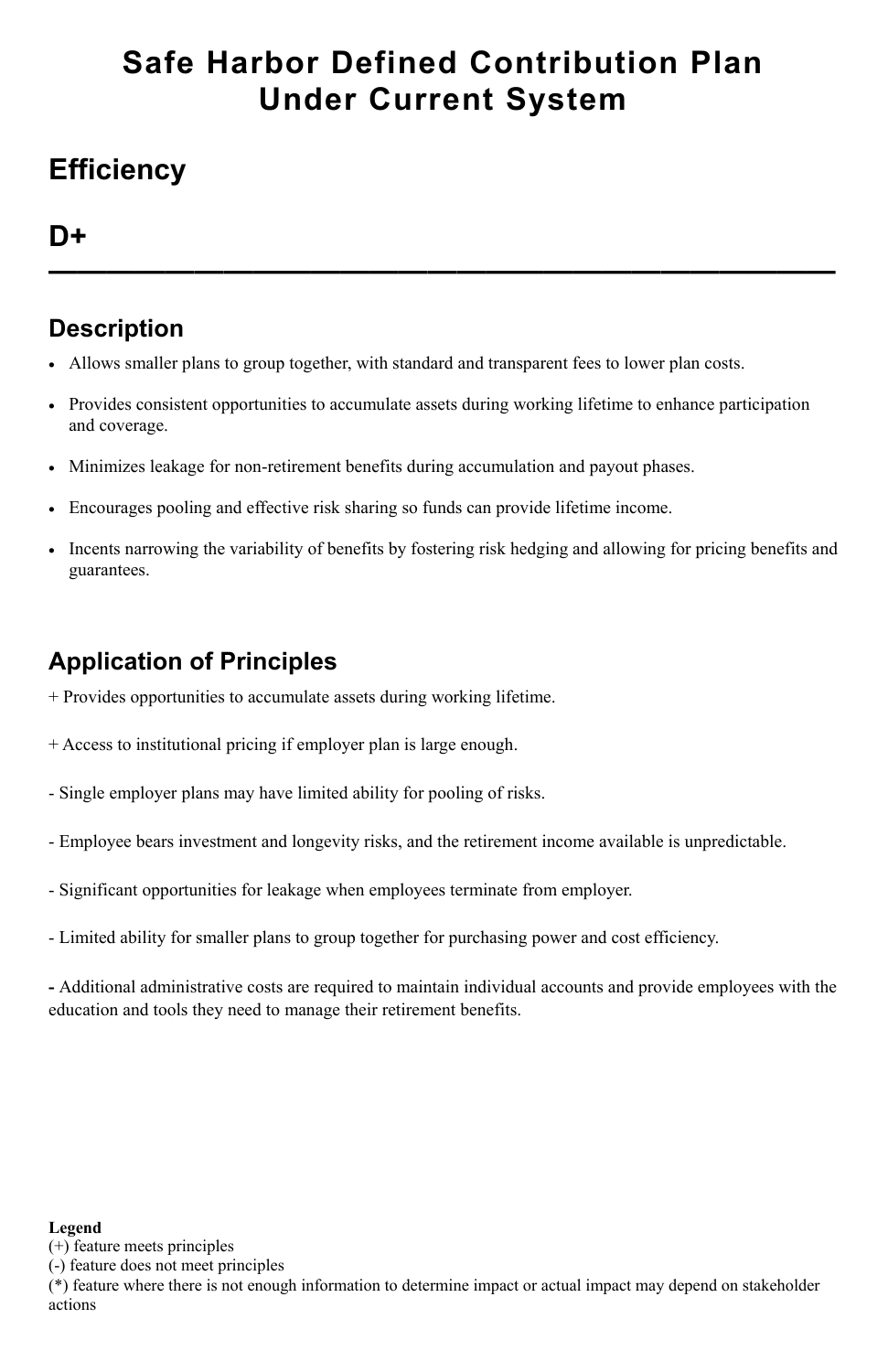## **Safe Harbor Defined Contribution Plan Under Current System**

## **Governance**

### **C+**

**———————————————————————————**

### **Description**

- Clearly defines roles and responsibilities, and acts in accordance with them.
- Reduces real and potential conflicts of interest.
- Recognizes and manages competing needs.
- Staffs boards with financial and other professionals who possess relevant expertise.

## **Application of Principles**

+ Employee Retirement Income Security Act (ERISA) provides certain safeguards to participants.

+ ERISA specifies the roles and responsibilities of the governing bodies of the plan, including a provision that the fiduciaries must act in the best interests of the plan participants.

- Employees and retirees are generally not directly represented on plan governing committees.

- The needs of employers are managed; however, employers have a potential conflict of interest between their role as settlor vs. fiduciary.

\* Employer has fiduciary responsibility for the plan, including selecting plan features and plan investment options, maintaining qualified plan status, etc. and making decisions that impact participants' ability to secure adequate retirement accumulations.

#### **Legend**

(+) feature meets principles

(-) feature does not meet principles

(\*) feature where there is not enough information to determine impact or actual impact may depend on stakeholder actions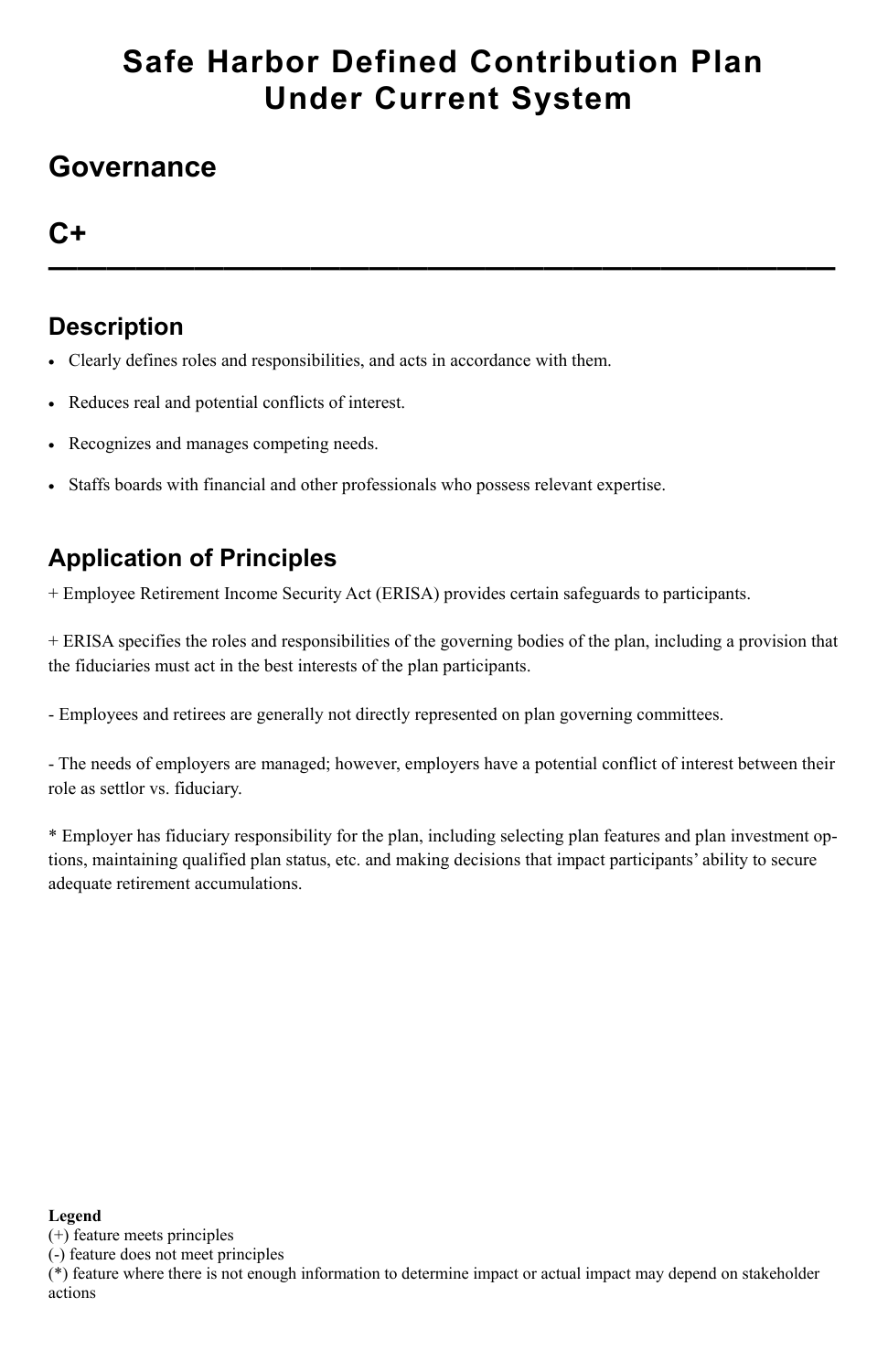## **Safe Harbor Defined Contribution Plan Under Current System**

## **Sustainability**

## **C+**

**—————————————————————————**

#### **Description**

- Promotes intergenerational equity.
- Allocates cost properly among stakeholders.
- Withstands market shocks.
- Maintains balance between sustainability and adequacy.

## **Application of Principles**

- + Costs are shared between employer and employees.
- + Relatively easy for employer to sponsor since minimal exposure to risks.
- + Intergenerational equity.
- + Employer's cost may be easily adjusted in the event of adverse business cycles.
- The flexibility within these plans that makes them sustainable may threaten the adequacy of the benefits provided.
- All investment and longevity risks are borne by employees and retirees.
- Limited ability for employees to deal with market shocks, which also impacts ultimate retirement income.

#### **Legend**

(+) feature meets principles

(-) feature does not meet principles

(\*) feature where there is not enough information to determine impact or actual impact may depend on stakeholder actions